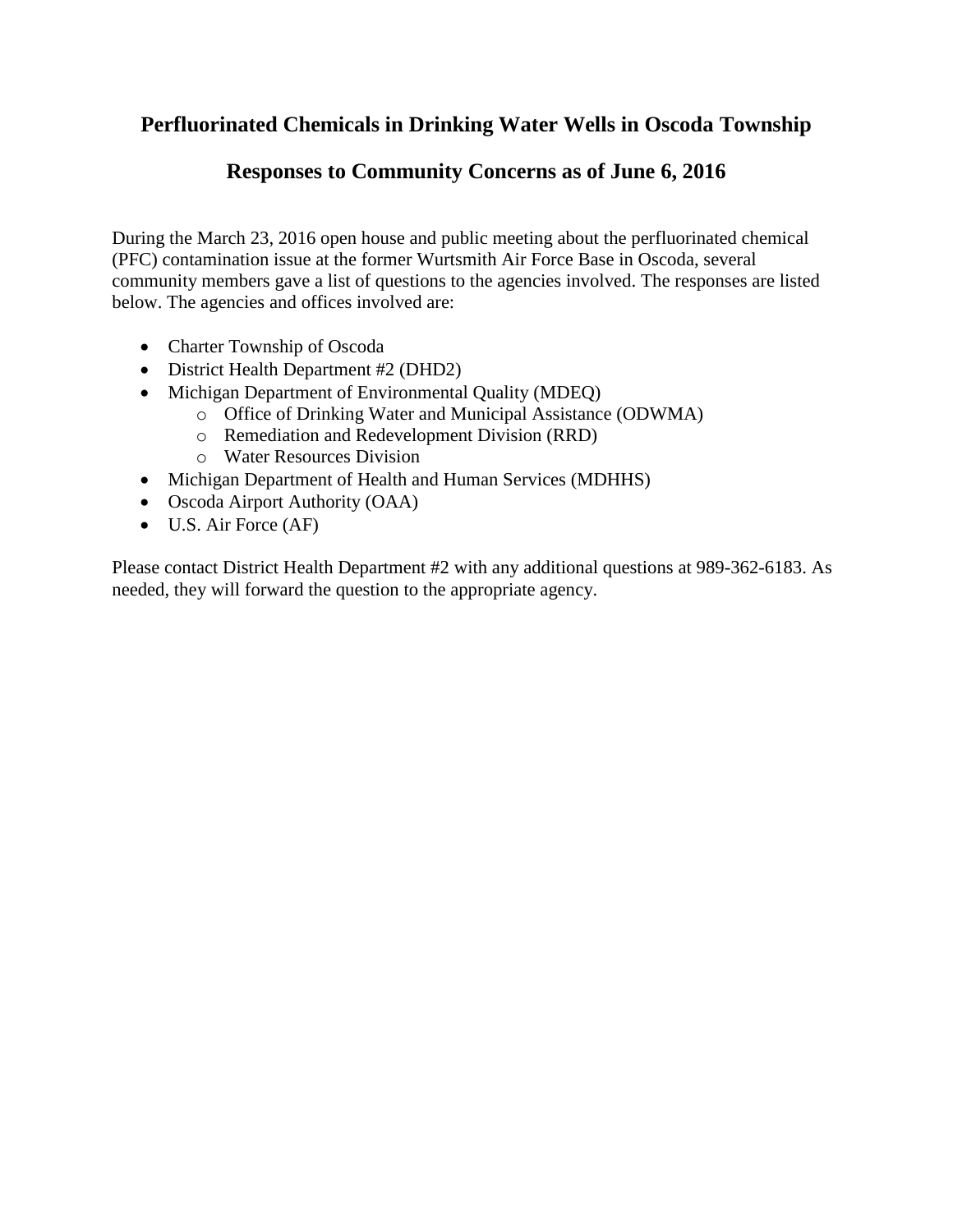# **Acronym List**

| AF               | (United States) Air Force                                    |
|------------------|--------------------------------------------------------------|
| <b>AFFF</b>      | Aqueous film-forming foam                                    |
| <b>CWS</b>       | <b>Community Water Supply</b>                                |
| DHD <sub>2</sub> | District Health Department #2                                |
| EPA              | (United States) Environmental Protection Agency              |
| <b>GAC</b>       | <b>Granular Activated Carbon</b>                             |
| HA.              | Lifetime Health Advisory Level                               |
| <b>HSRUA</b>     | Huron Shores Regional Utility Authority                      |
| <b>MDEQ</b>      | Michigan Department of Environmental Quality                 |
| <b>MDHHS</b>     | Michigan Department of Health and Human Services             |
| <b>MDNR</b>      | Michigan Department of Natural Resources                     |
| <b>NPL</b>       | <b>National Priorities List</b>                              |
| <b>OCC</b>       | <b>Oscoda Community Center</b>                               |
| <b>OWAA</b>      | Oscoda Wurtsmith Airport Authority                           |
| <b>PFAS</b>      | Per- and polyfluorinated alkyl substances, also known as PFC |
| <b>PFC</b>       | Perfluorinated Chemical, also known as PFAS                  |
| <b>PFOA</b>      | Perfluorooctanoic acid                                       |
| <b>PFOS</b>      | Perfluorooctane sulfonic acid                                |
| <b>WAFB</b>      | <b>Wurtsmith Air Force Base</b>                              |
|                  |                                                              |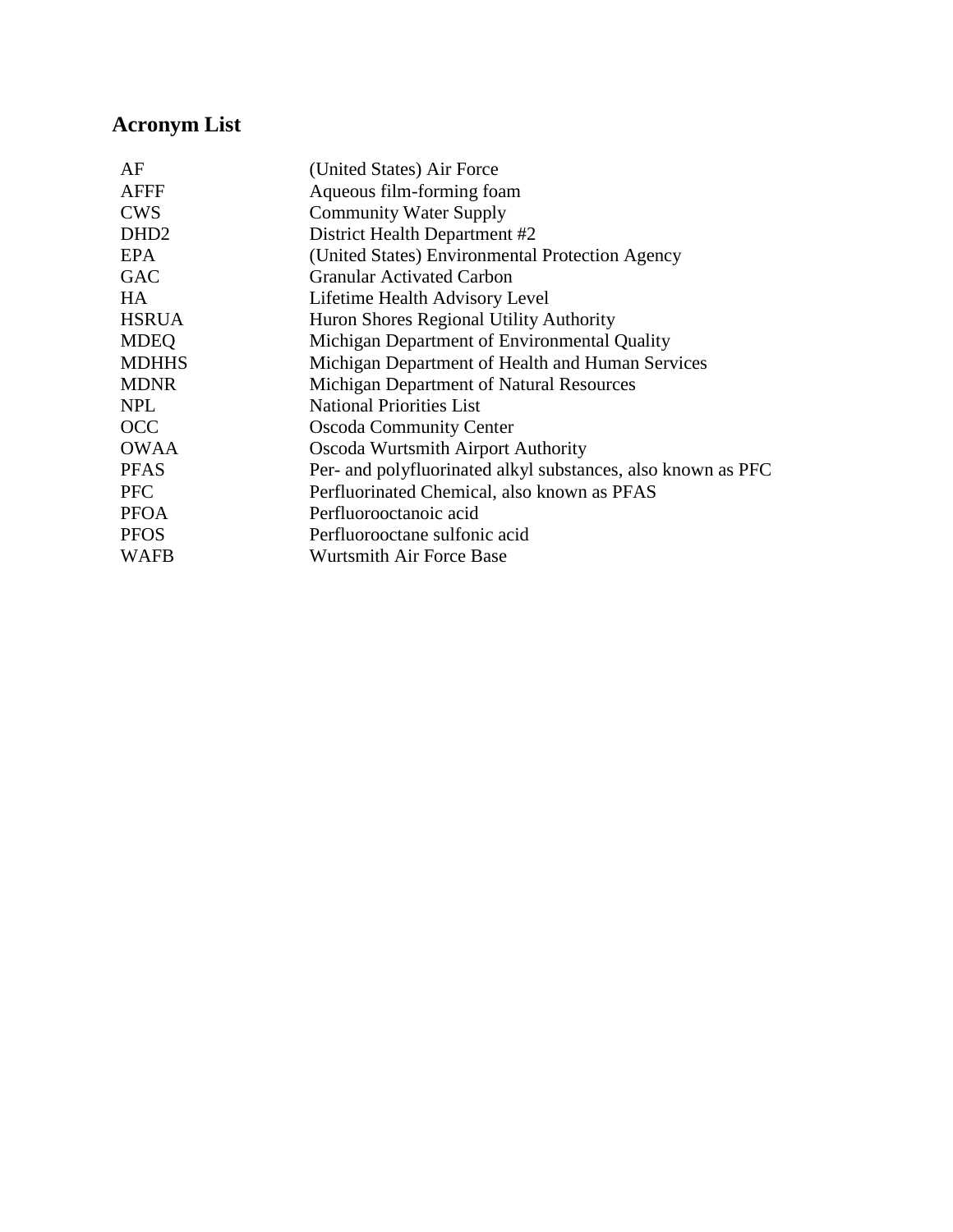# *General Questions*

## **1. Is this the same problem that caused the former Wurtsmith Air Force Base (WAFB) and YMCA Camp to be put on municipal water years ago, or is this a newly found situation?**

**MDEQ:** The off base homes, businesses and the YMCA camp were originally offered a municipal water hook-up in response to fuel and industrial solvent contamination of the groundwater east of the former base. In 1997, the former base drinking water system was switched to the Huron Shores Regional Utility Authority (HSRUA) municipal drinking water system for operational reasons. Neither switch was in response to PFC contamination. PFC contamination was first discovered by the MDEQ at the former base's fire training site in 2010, long after the municipal water was provided to residents.

#### **2. What was the initial cause of the leakage/plume?**

**MDEQ**: There are several plumes of PFCs. Most appear to be from past use of firefighting foam. These foams were used at many locations on the former base, causing contamination to the ground and groundwater. PFCs may be also present in and coming from the base landfills. The Air Force is investigating the sources of the PFC contamination.

#### **3. Where is the new plume coming from?**

**MDEQ:** The PFCs that were recently discovered in residential wells are coming from many places where firefighting foams were used on the base. Examples include former air plane hangars, firefighting training sites, fuel storage areas, fire equipment cleaning sites, fuel filling areas, and jet engine testing buildings. It is likely there are other places where PFCs were used on the base in addition to those listed above. The Air Force is investigating these as potential sources of the PFC contamination. MDEQ staff will be providing oversight of the Air Force's investigation and will be taking duplicate samples to check the Air Force's findings.

#### **4. How can a 20+ year old problem cause a bigger problem now?**

**MDEQ:** This is an important question for understanding the problem and the challenges ahead. PFCs are still in the environment from use at the base from at least the 1970s, and will continue to be in the environment without human intervention. PFCs are very challenging to clean up as they are nearly indestructible in the environment. That is one major reason they are used in so many products. As an example, they do not breakdown in high temperature fuel fires. They continue to work when other substances will break down.

**AF:** The PFC issue was unknown in 1993 when the base closed. The EPA issued a Provisional Health Advisory level for PFCs in 2009, more than 16 years later. The Air Force is working to determine whether PFCs pose a risk to drinking water supplies of communities associated with the former WAFB. If PFCs from Air Force activities pose a risk of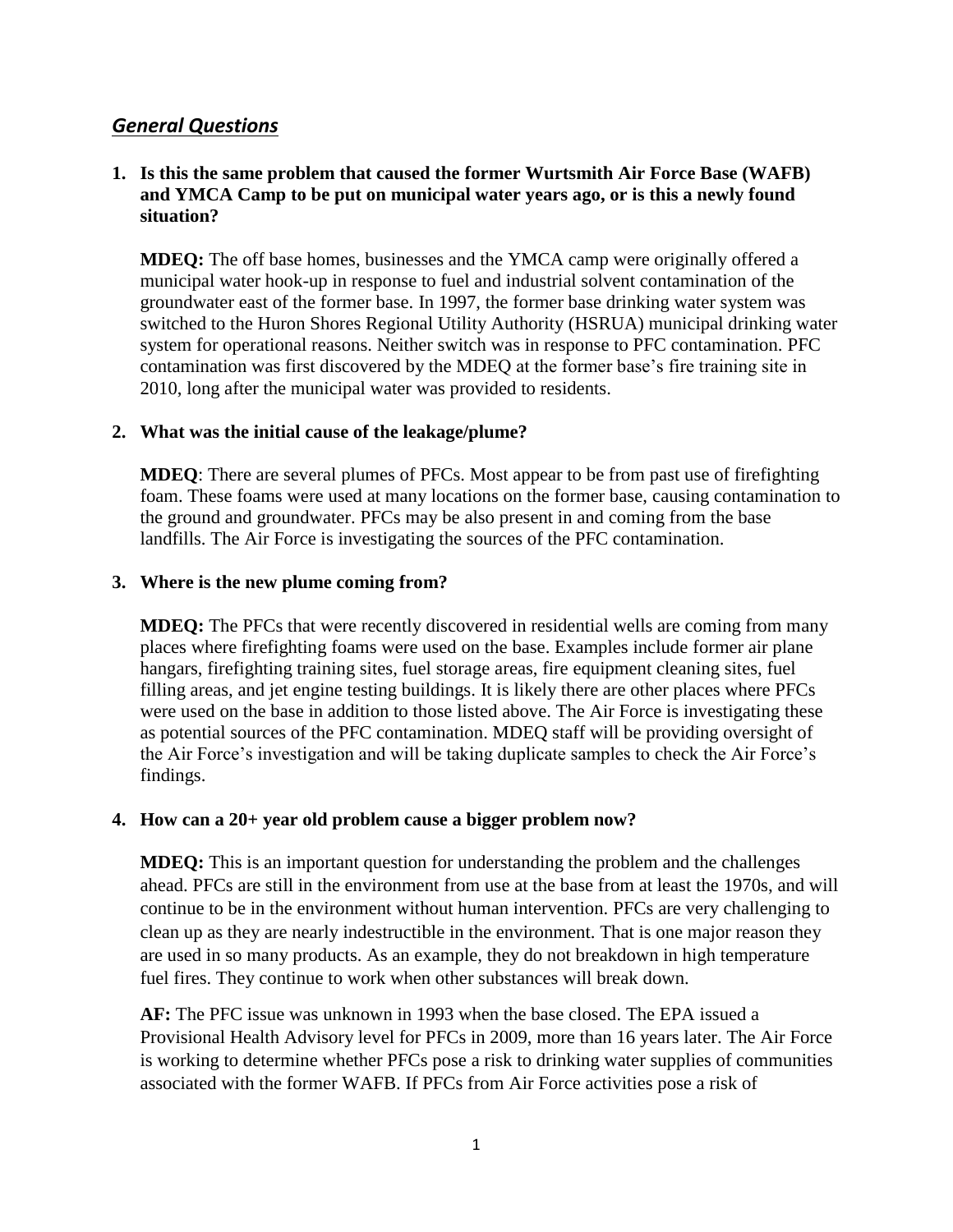contamination to community drinking water supplies above standards, the Air Force will take action to protect those supplies.

**MDHHS:** The EPA recently updated the Provisional Health Advisory levels for two PFCs (PFOA and PFOS) to final lifetime Health Advisory (HA) levels. An HA is the amount of a chemical in drinking water that is not expected to harm human health but is *no*t an enforceable drinking water standard. The HA for PFOA and PFOS is 70 parts per trillion, for either chemical alone or in combination with the other.

*At this time, no drinking water samples from residential wells in the Oscoda area have exceeded the HA for PFOA and PFOS.*

## **5. Is there an underground storage tank that has cracked causing a new leak into the ground water & runoff? What material was used for storage?**

**MDEQ:** Normally these chemicals did not get into the environment from tanks or drums at the former base. They were released by the Air Force as part of the normal operations at the former base. The Air Force and the Navy are finding these chemicals at many of their former and currently active bases.

**AF:** None of the potential PFC release sites identified at the former WAFB have been associated with leaking tanks above or below ground.

## **6. Could these have cracked/leaked and it not have been known?**

**AF:** No tank-related releases have been identified.

**MDEQ:** These chemicals were released mostly during normal operations of the base. The Air Force, with MDEQ oversight, is conducting a major groundwater investigation at the former base to determine where these chemicals escaped into the environment. If tanks leaked that had PFCs, it is expected that they will be found during this investigation or in future investigations.

# **7. If storage bins, have they been located and removed?**

**MDEQ:** It is not likely that storage sites caused many, if any, of the known contamination at the base. There are still containers of the material on the former base as they are part of the fire suppression systems at the current airport and hanger systems. However, the Air Force will be removing the material in the next few months.

## **8. What can be done to stop this problem?**

**AF:** The Air Force has installed a groundwater extraction system at the former fire training area that captures the PFC contamination before it reaches Clark's Marsh. An investigation is underway to assess if other plumes threaten wells at levels above EPA's Health Advisory levels.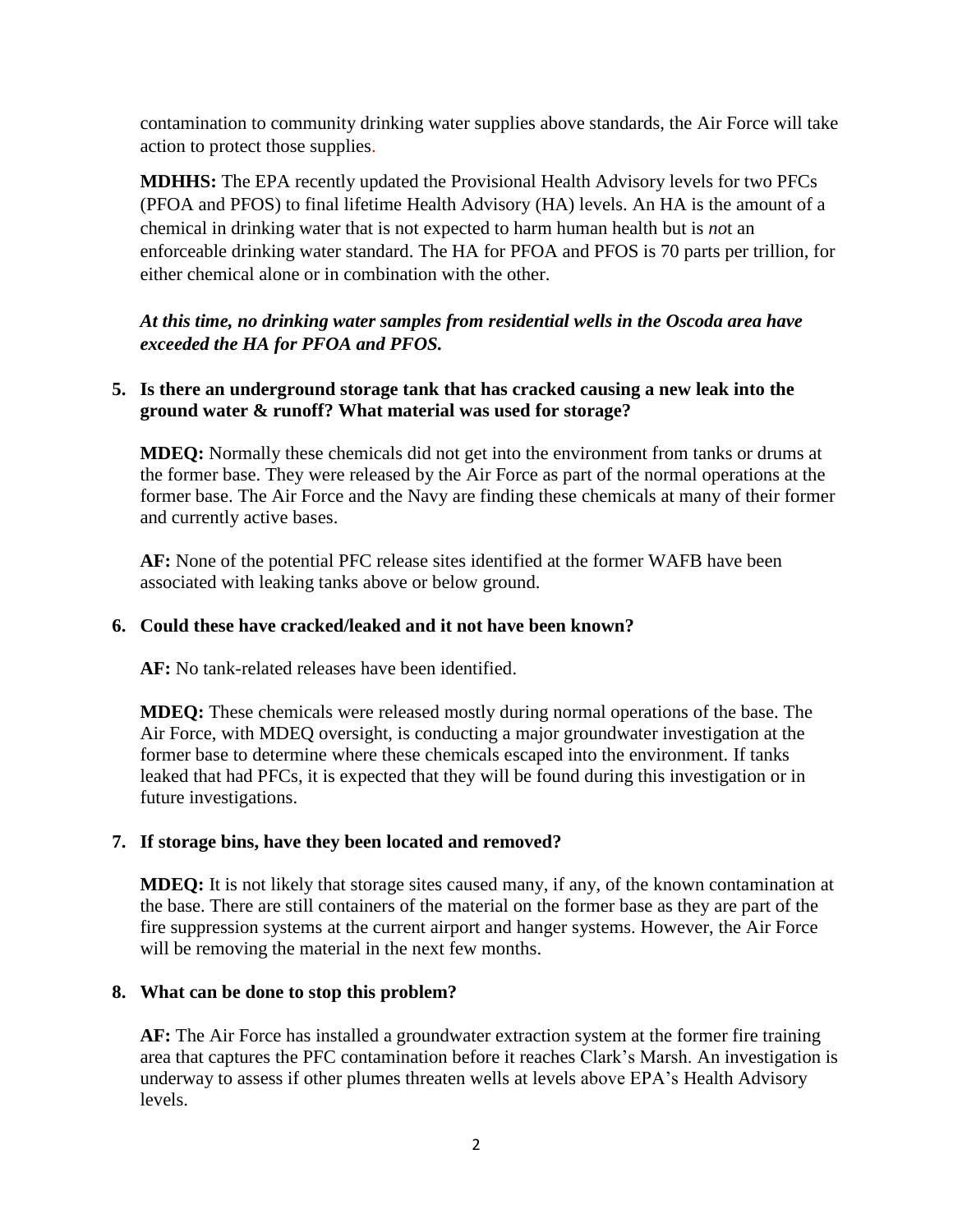#### **9. What are the authorities involved doing about this problem?**

**AF:** The Air Force has launched a three-stage program to identify possible PFC discharges, determine if drinking water supplies are or could be affected, and implement solutions to prevent contamination, if needed. Our team identified the fire training area where PFCs in firefighting foam were discharged in sufficient amounts to cause contamination. We installed a groundwater extraction system that captures the PFC contamination and filters it out before it reaches Clark's Marsh. Additionally, the Air Force has conducted a detailed records review to identify releases, screened drinking water wells downgradient of the base, is conducting field investigations to understand plume locations, and will use the investigation data to assess potential impacts. If any drinking water wells are impacted above EPA's Health Advisory levels, the Air Force will immediately provide bottled water and work with the owner to implement a long-term alternate water supply.

**MDEQ**: MDEQ is aggressively working with the Air Force to stop the discharge of PFCs to surface water, is actively asking the Air Force to provide a remedy to this problem, and is assisting the Air Force in further defining the extent of PFC contamination on and around the base. Additionally, MDEQ is offering PFC sampling of private drinking water wells at no cost to homeowners and working closely with MDHHS to provide residents with long-term drinking water solutions.

**DHD2:** District Health Department No. 2 has implemented a system for those affected by the Advisory to have access to donated bottled water, and as available, a free 5-gallon water container and a location to fill containers with municipal water.

**MDHHS:** MDHHS's role is to evaluate the public health impact of the contamination, to determine if and how people are being exposed, if that exposure might be harmful, providing information, and working with other agencies and the community to prevent harm to human health.

MDHHS evaluated the PFC data for well water from the area between the former WAFB and Van Etten Lake and recommended that people not drink or cook with well water that has PFCs from the former WAFB in it. This recommendation is *not* based on the amount of PFCs found in the samples but is based on the uncertainty of the situation, as described in the MDHHS fact sheet, ["Perfluorinated Chemicals \(PFCs\) in Drinking Water Wells Near the](http://www.michigan.gov/documents/mdhhs/PFCs_in_Drinking_Water_Wells_FS_520798_7.pdf)  [Former Wurtsmith Air Force Base"](http://www.michigan.gov/documents/mdhhs/PFCs_in_Drinking_Water_Wells_FS_520798_7.pdf).

Briefly, there are much higher amounts of PFCs in groundwater on the base, which is upstream from residential drinking water wells. It is not known how long PFCs have been in the residential wells, what the amounts were in the past, or what they could be in the future. Research on animals and studies in people who have been exposed to PFCs shows there may be concerns for public health. PFCs can stay in the body a long time (years). MDHHS has provided legislators with information about filters as one possible interim measure.

MDHHS first became involved at the former WAFB in 2012 when fish (pumpkinseed and bluegill) sampled from the ponds in Clark's Marsh were found to have high levels of PFCs.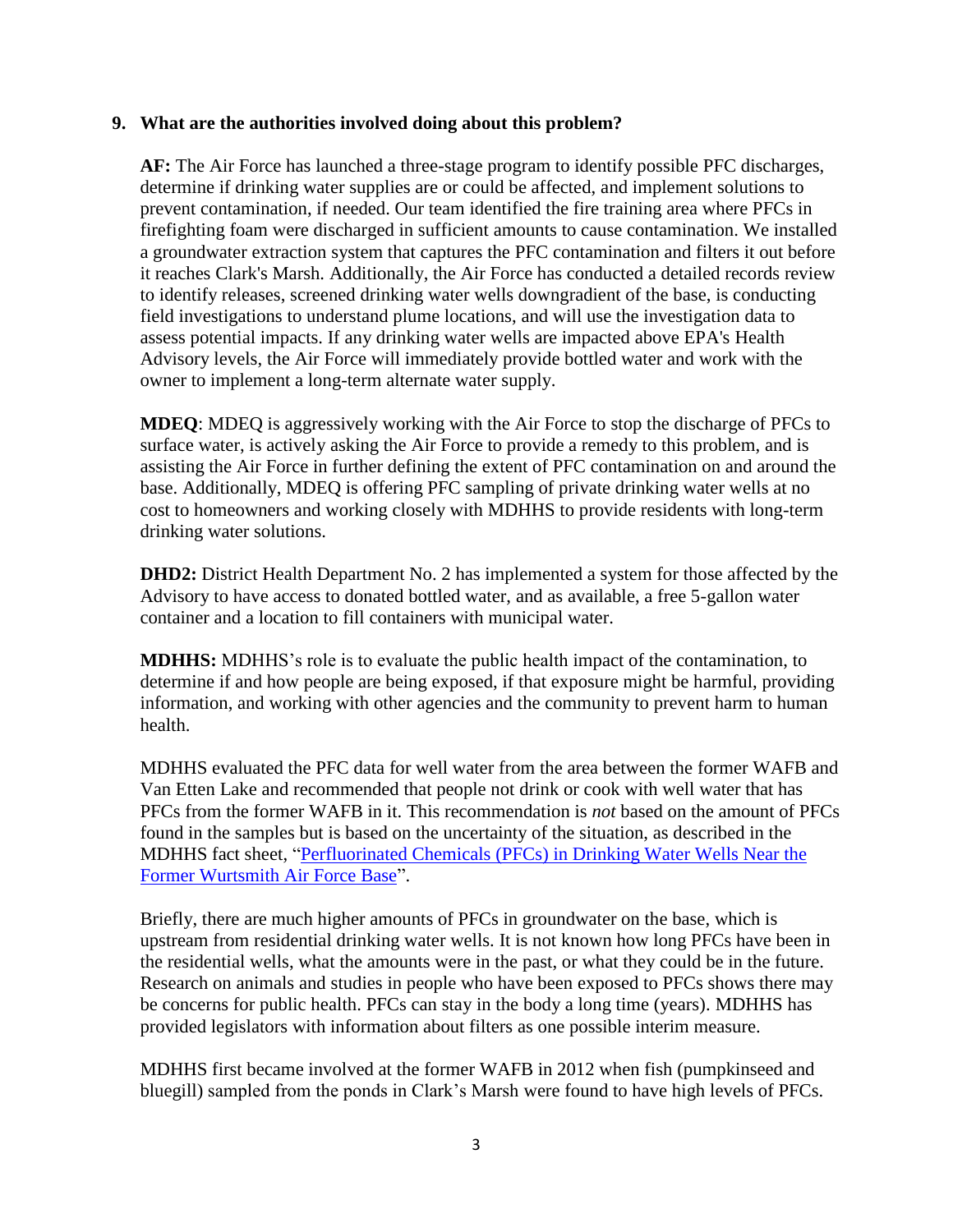MDHHS issued a "do not eat" advisory for fish caught from the Clark's Marsh ponds and also for non-migratory fish in the lower Au Sable River (downstream of Foote Dam to the mouth).

All of MDHHS's materials can be found at their webpage for the former WAFB, [http://www.mi.gov/envirohealth,](http://www.mi.gov/envirohealth) under "In the Community", then "Health Assessments and Related Documents" and scroll down to "Former Wurtsmith Air Force Base".

**Oscoda Township:** An update on the Township's actions to date on behalf of our affected citizens can be found in an excerpt from the Superintendents March 28, 2016 board meeting report:

## PRIVATE WATER WELL / PFCs UPDATE

Following discussion at our work session of March 16, 2016 some new developments relative to the private water well/PFCs situation have taken place. First, in order to address short-term potable water access concerns, the Township has collaborated with the local health department to make municipal water available to affected residents. This will occur at the Community Center (OCC) based upon a voucher distribution process established by the local health. This arrangement was publicly explained at the informational meeting of March 23rd regarding this subject. We will need to consider an alternate source of water assuming this program is maintained given that the OCC typically closes at the end of April. Additional information regarding assistance from other agencies may have an impact on necessity to continue service provision.

Board members will find attached a preliminary estimate of cost from Spicer for two water main expansion projects intended to provide municipal water to affected residents. It should be noted that this is a conceptual estimate and refinement will be necessary at some point in the future. The estimate is based upon providing service to properties with private wells with positive test results based on current information. Because the private well testing program has not been completed there is potential for the "project" to require expansion in the future if it moves forward to construction. It is noteworthy that several affected properties appear to have access to municipal water currently. To that end it should be further noted that a portion of the water main to which connection could be made is owned by the Huron Shores Regional Utility Authority. Accordingly, approval to access these water mains will need to be sought and obtained from the authority. .

Also attached for the Boards' information is a proposal from Weston and Sampson to provide environmental consulting services. This company provides services to the City of Portsmouth New Hampshire in relation to the former Pease Air Force Base. Based on feedback from the consultant and city representatives the firm appears to have experience directly relevant to the scenario emerging in Oscoda. There are undoubtedly other companies with appropriate qualifications but this should provide some perspective on potential services available and related costs.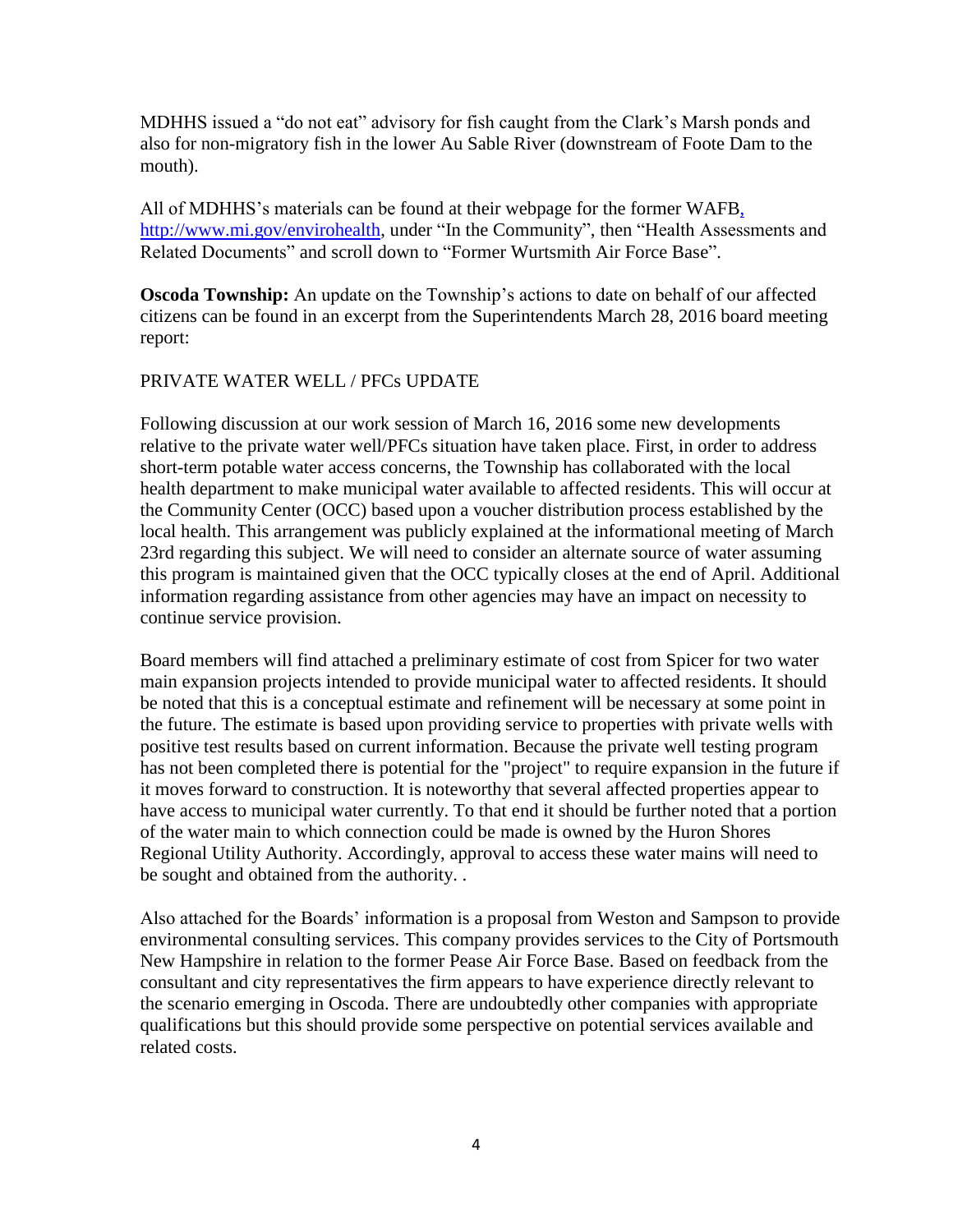Finally, it should be noted that there has been an active outreach to State and Federal legislative representatives. The intent of this effort is to make them aware of the situation and, more importantly, to establish a dialogue about potential long term solutions and funding to support them. As indicated at the March 23rd informational meeting, there appears to be a major policy difference between the State and Federal governments relative to this topic. Legislative involvement will hopefully be of benefit in bridging this gap.

The Township is awaiting feedback from inquires to other agencies as referenced above.

## **10. How long will the Military /U.S. Government remain involved in the water monitoring?**

**AF:** The Air Force will be involved with all aspects of PFC management until releases from the base no longer pose an unacceptable risk to human health or the environment. The investigation and subsequent response is expected to take years.

## **11. If/When the Military stops monitoring, who will take lead responsibility?**

**MDEQ:** Monitoring of this problem is in the early stages of development. There is no foreseeable end to the monitoring of this problem by either the Air Force or MDEQ.

**AF:** The AF will not stop its PFC management efforts until there is no longer a risk from base-related PFC releases.

## **12. The Township Board stated in the March 15, 2016 Board Meeting that they had not been contacted by either the Iosco Health Department or the State of Michigan regarding this problem, going forward will they be included in the information stream?**

**All Agencies:** Communications between agencies and township officials have occurred, however the situation evolved rapidly, requiring quick action by the agencies and resulting in some gaps in relaying information to local leaders. We apologize for these missteps and will strive to be more diligent in keeping community leaders and members up to date. All of the agencies involved at this site are committed to working together for the benefit of the community.

## **13. Because of our lack of confidence in the State level due to the Flint water problems, has the Federal Environmental Protection Agency (EPA) been brought into this?**

**MDEQ:** Before the lifetime Health Advisory levels (HAs) for PFOA and PFOS were released by EPA, MDEQ reached out to the EPA and formally asked them to expedite the release of long-term health values for PFCs. These two compounds are currently the only PFCs to which the EPA has assigned an HA level.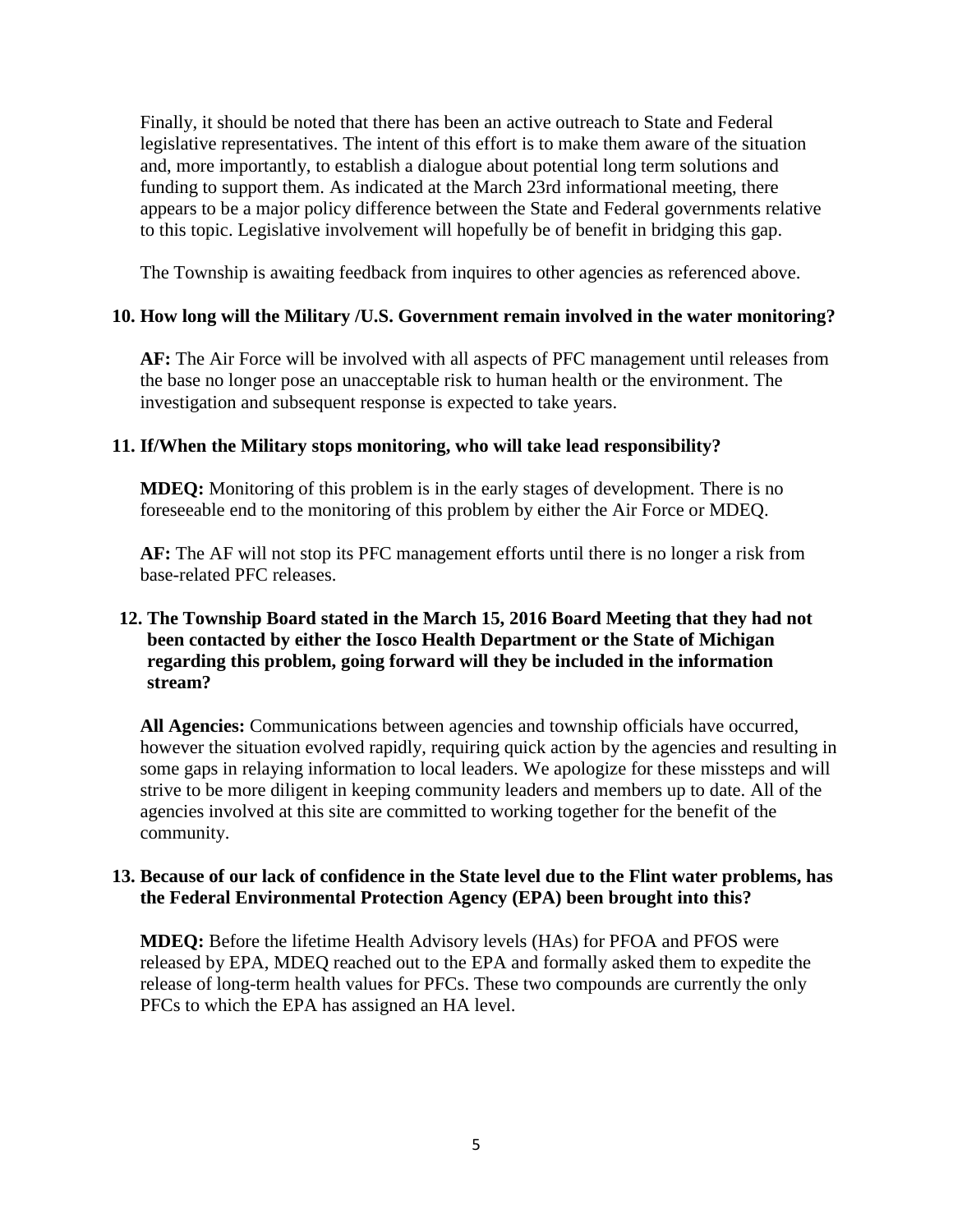## **14. Can we request the Federal EPA be involved starting now if they aren't?**

**MDEQ:** At one time the EPA was engaged in activities involving the former WAFB. Due to national priorities, the EPA has deferred to State agencies to take the lead role.

#### **15. Who has to make a request for Federal EPA involvement?**

**MDEQ:** Anyone can contact the EPA and make a request. Currently, the former Wurtsmith Air Force Base is not on the EPA Superfund Program's National Priorities List (NPL). The MDEQ has had recent discussions with EPA Superfund Region 5 about the possibility of adding the site to the NPL. Local input and preferences are an important factor taken into account by the EPA and State when determining whether to proceed with placing a site on the NPL.

#### **16. What involvement and responsibility does Kalitta Air have in this problem?**

**OWAA:** Kalitta Air has no responsibility for the PFC contamination problem. The PFC contamination originates from U.S. Air Force use of the firefighting agent known as Aqueous Film Forming Foam (AFFF). Those activities occurred prior to the 1993 closing of Wurtsmith Air Force Base. Kalitta Air began leasing former WAFB properties during 2002. There have been no fuel fires or aircraft crashes requiring use of AFFF or other incidents in which PFC contamination has been released as a result of Kalitta Air operations.

- **17. Has anyone looked into what Kalitta is dumping down their drains or on their grounds that maybe causing new problems? Or adding to the existing problem?**
- **18. What responsibility does the Wurtsmith AirPort Authority have?**
- **19. Since these 2 entities have daily operations running, who has audited their practices**
- **20. When were the last inspections/audits conducted?**
- **21. Where can the public access those reports?**

The response to questions 17-21 is found below.

**OWAA / Kalitta Air:** Commercial airlines, aircraft maintenance facilities and airports are intensely regulated and inspected operations. In addition to conforming to applicable sections of the catalog of Federal Aviation Regulations, Kalitta Air and Oscoda-Wurtsmith Airport are also tasked with satisfying federal and state mandated environmental protection awareness and protection programs. An important part of Kalitta Air and Airport's procedures begins during employee indoctrination when all newly hired employees are initially trained about proper storage, handling and disposal of materials that could impact the environment. All employees then attend on-going refresher awareness training each year - at minimum.

Oscoda-Wurtsmith Airport and Kalitta Air operate in compliance with environmental protection regulatory requirements and oversight - - which include; securing permits, implementing best management practice plans / procedures and passing recurring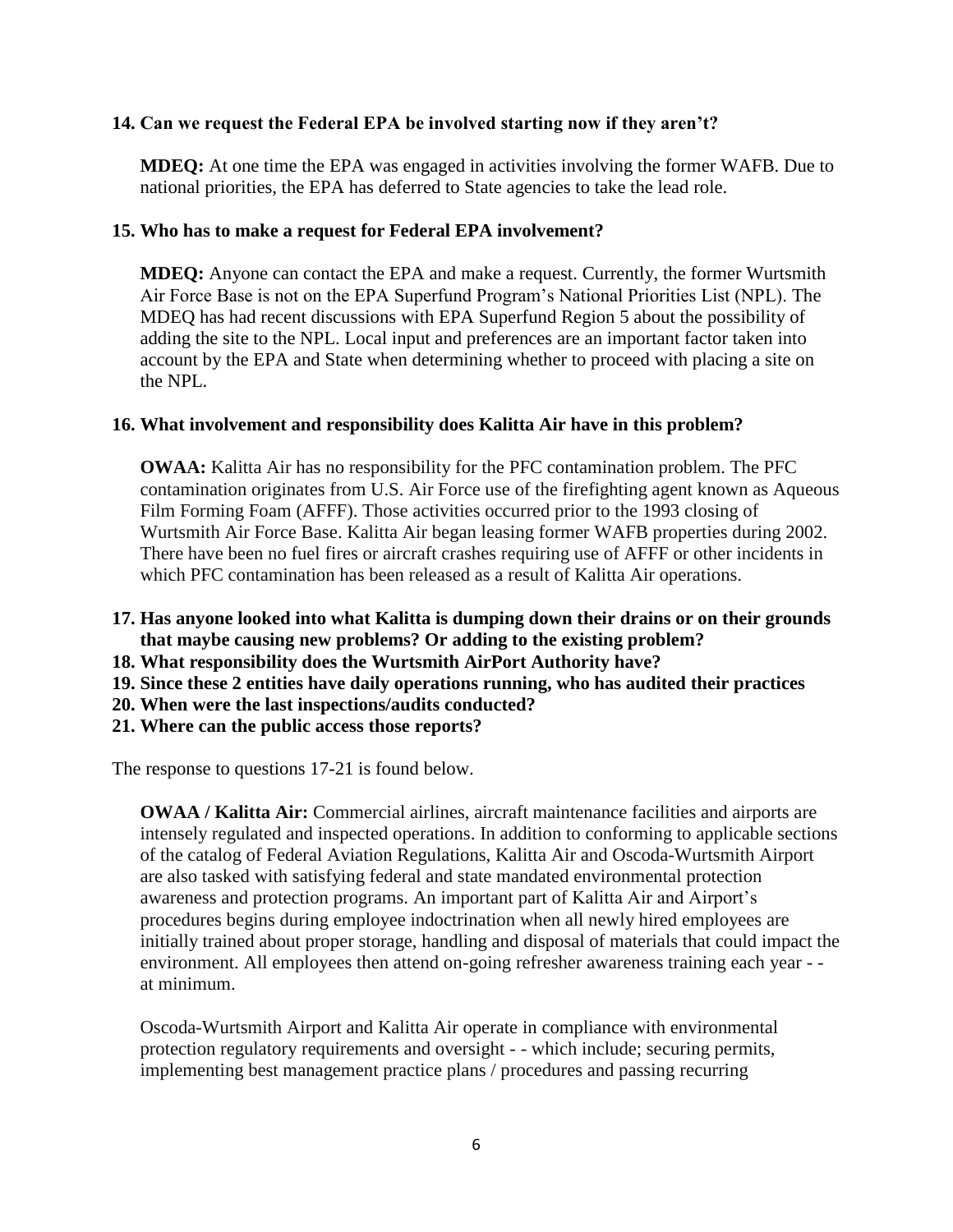inspections. Those environmental protection programs, and the agencies that oversee them, are listed below:

'Spill Prevention Control and Countermeasures Plan' in accordance with federal EPA regulations 40 CFR Part 112.

'Storm Water Pollution Prevention Plan' in compliance with conditions of a 'National Pollutant Discharge Elimination Systems' (NPDES) permit that is issued and monitored via Water Resources Division of Michigan Department of Environmental Quality (MDEQ).

'Hazardous Waste Management and Disposal Plan' in compliance with MDEQ Administrative Rules Part 111 and 121.

Above Ground Storage Tank management and monitoring in accordance with Michigan Public Act 207 of 1941 and as inspected by Michigan Bureau of Fire Services.

# *About PFCs*

## **1. What chemicals make up the group being called PFC's?**

**MDHHS:** PFCs are known by a variety of names and other abbreviations. The whole class of chemicals is called "per- and polyfluorinated alkyl substances" or PFASs. MDHHS uses the term "PFCs" which stands for "perfluorinated chemicals." The main chemical structure of PFCs are chains of carbon molecules, of varying lengths, with fluorine molecules attached. The carbon-fluorine chemical bond is extremely strong, making it difficult for these chemicals to break down in the environment. They are very persistent, which means they stay in the environment for a very long time.

PFCs have been used in stain-resistant and water-resistant materials (such as Stainmaster® carpeting, Scotchguard®, and Goretex®), as well as fire-fighting foams, surfactants (such as detergents and foaming agents), and many other materials and processes.

#### **2. Can the PFC chemicals be neutralized with additional chemicals? Or filtered?**

**MDEQ:** There are no known methods to chemically neutralize PFCs in drinking water. While many PFCs may effectively be removed from drinking water by adsorptive and filtration treatment methods, the better long-term method to minimize risk is to replace affected private drinking water sources with a connection to a municipal water supply such as HSRUA which is overseen by certified personnel, regularly monitors for chemicals of concern and bacteriologic quality, and reliably provides consistent service.

If interim treatment measures are needed, most (but not all) PFCs are effectively removed from drinking water by a combination of granulated activated carbon (GAC) filters and reverse osmosis (RO) membranes. There are many of these systems that can be installed in individual homes.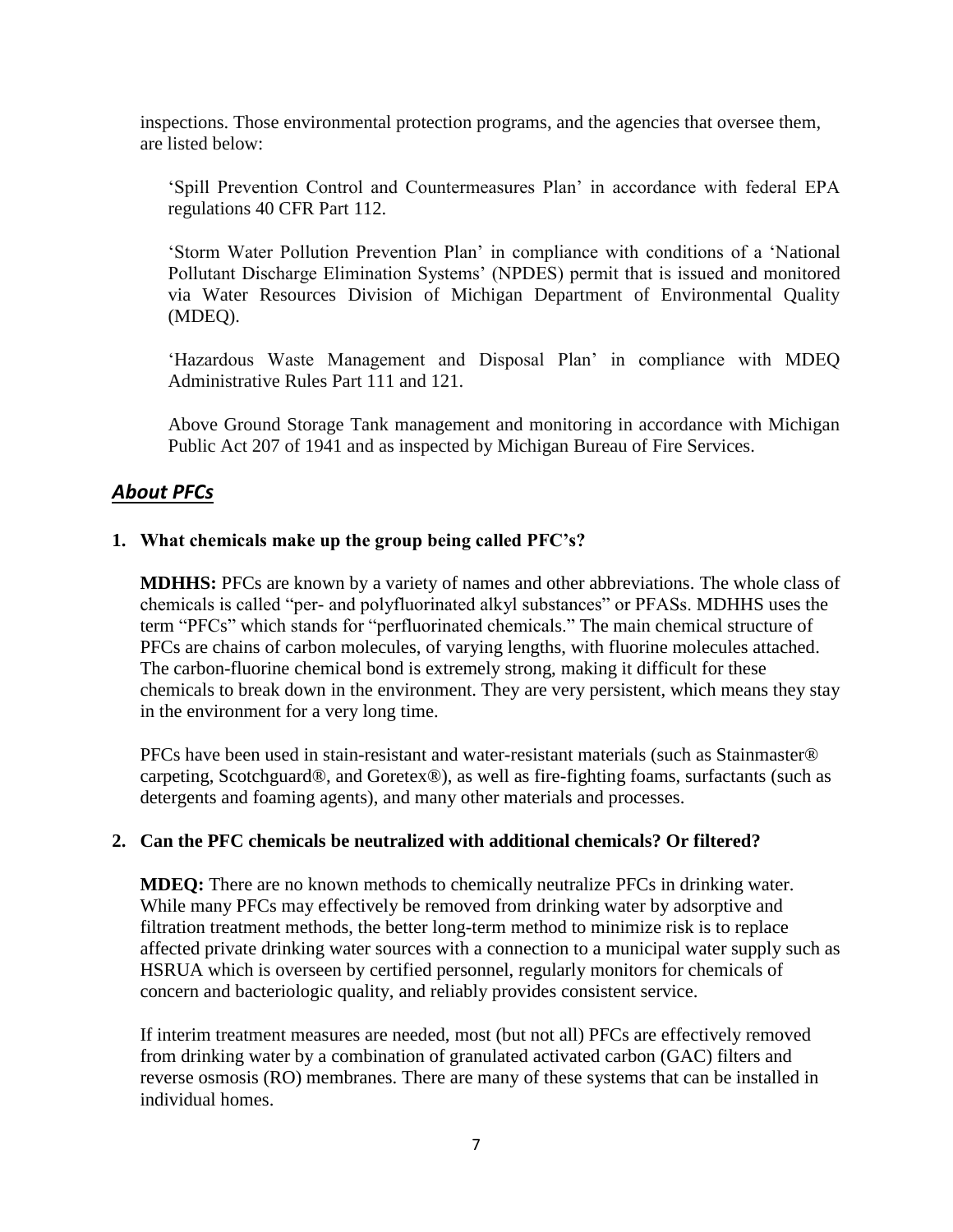## **3. What are the cleanup efforts and how will these costs be absorbed?**

**AF:** See the response to question 9 on page 3 for a summary of Air Force actions. These actions are funded under the Air Force environmental cleanup program.

## **4. What are the health effects from both short and long term exposure to this group of chemicals?**

**MDHHS:** Animal studies have shown that PFCs can affect the animal's liver, pancreas, thyroid, and endocrine (hormone) system. Human studies on people who have been exposed to PFCs suggest the chemicals could affect the endocrine and immune system, affecting fertility and cholesterol, and could harm a developing fetus and child. Some PFCs may increase the risk of cancer. This [fact sheet](http://www.atsdr.cdc.gov/pfc/docs/pfas_fact_sheet.pdf)

[\(http://www.atsdr.cdc.gov/pfc/docs/pfas\\_fact\\_sheet.pdf](http://www.atsdr.cdc.gov/pfc/docs/pfas_fact_sheet.pdf) ) answers some frequently asked questions about PFCs, also known as PFASs.

The Health Advisory levels for PFOA and PFOS are protective of both short-term and long-term exposure. They are protective of a developing fetus, a breast-fed or formula-fed baby, growing children, and adults.

# *Swimming Safety*

**1. We are very concerned about using the lake for swimming, for ourselves, family, and friends. How does this affect watersports/swimming, etc.? Is this still safe? What about for children/people with compromised immune systems, open wounds and pets who may drink the water?**

**DHD2:** The MDHHS Toxicologist has informed District Health Department No. 2 that the water is safe to swim in and skin contact is not an issue.

**MDHHS:** Based on our understanding of PFCs, skin contact with water than has PFCs in it will not harm you.

## **2. How will visitors to the lake and the State campground (with 2 boat launches) be notified of this water problem and the "don't eat the fish" recommendation?**

**MDHHS:** Recreational use of the lake is encouraged. Based on our understanding of PFCs, skin contact with water that has PFCs in it will not harm you. Van Etten Lake is *not* used for drinking water.

MDHHS has not found higher levels of PFCs in fish caught from Van Etten Lake and has not issued "do not eat" guidelines there. MDHHS has issued a "do not eat" recommendation for fish caught from Clark's Marsh and resident fish caught from the lower Au Sable River (fish that in the river year round). To find the MDHHS "Eat Safe Fish" guidelines, visit [http://www.mi.gov/eatsafefish.](http://www.mi.gov/eatsafefish)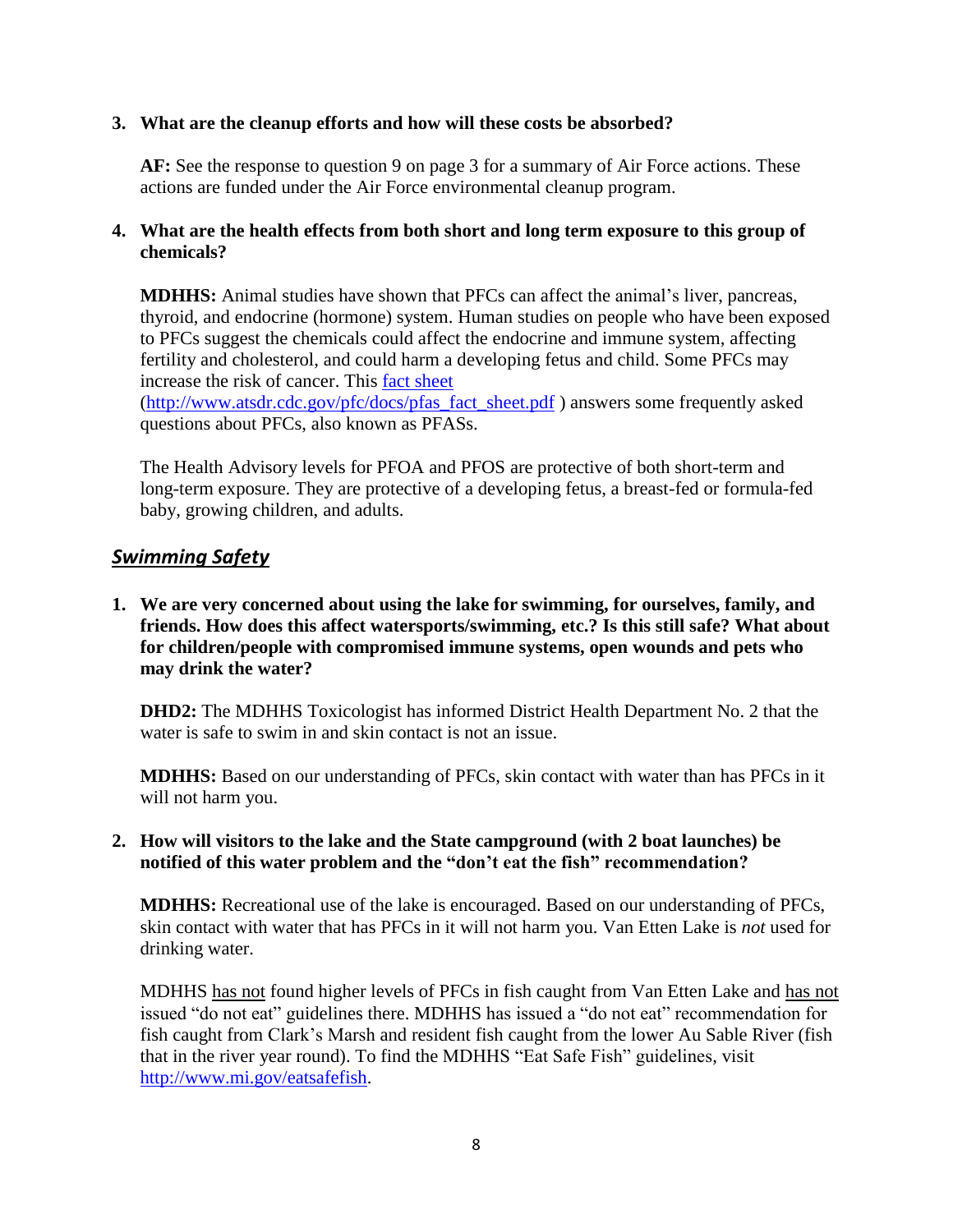# *Well Related Questions*

## **1. Will the wells on Colbath Road be tested? We feel (for our peace of mind) that the wells should be tested for PFC's at no cost to the homeowner or at a significantly reduced cost.**

**MDEQ:** MDEQ took a sample of a well on Colbath Road on April 13, 2016. The results from the sample showed PFCs have entered that well. However, groundwater does not move in that direction, suggesting the PFCs are from another source and are *not* from the former WAFB. MDEQ will investigate this area further to determine where the PFCs came from.

**MDHHS:** The total amount of PFCs in the tested well on Colbath Road did not exceed the Health Advisory level. Because the amount of PFCs were lower than the Health Advisory level, and the PFCs are not from the former WAFB, MDHHS is *not* recommending that the well owner find an alternate water supply. MDHHS will update drinking water advice if new information leads to different conclusions.

## **2. What about wells that have been put in since the original plume was detected? At the time, some of the wells were set at different depths than when the original problem was detected. Will these be reconsidered for testing?**

**MDEQ:** The Air Force and MDEQ staff are in the midst of sampling all wells that are thought to be near the known contamination coming from the base. That will continue until all residential wells in those areas are sampled and tested. Originally that included sampling the homes on the west side of Van Etten Lake and Van Etten Creek, and north of the Au Sable River. It is MDEQ's and the Air Force's intent to test all the residential wells east of the base in the area described above.

Since that time of that decision by the MDEQ and the Air Force, MDEQ sampling has detected PFC contamination on the east side of Van Etten Lake, the east side of Van Etten Creek, north of the base on Colbath Road and near the Oscoda Area High School along East River Road. MDEQ is expanding its sampling of residential wells in these areas to evaluate the extent of exposure to residents by these chemicals. Information on MDEQ's findings in these areas will be provided to home owners as soon as possible after MDEQ, MDHHS, and Local Health Department # 2 have received them.

## **3. What is the depth and width of this new plume?**

**MDEQ:** There are many plumes up to 60 feet below the land surface. The Air Force is investigating the extent of possible PFC contamination from the plumes and will report its findings as soon as possible. Most of the groundwater under the former base and the groundwater that flows from the base to Van Etten Lake, Van Etten Creek and the Au Sable River is impacted with these chemicals. Most of the usable aquifer down to 60 feet below the land surface is impacted or could become impacted.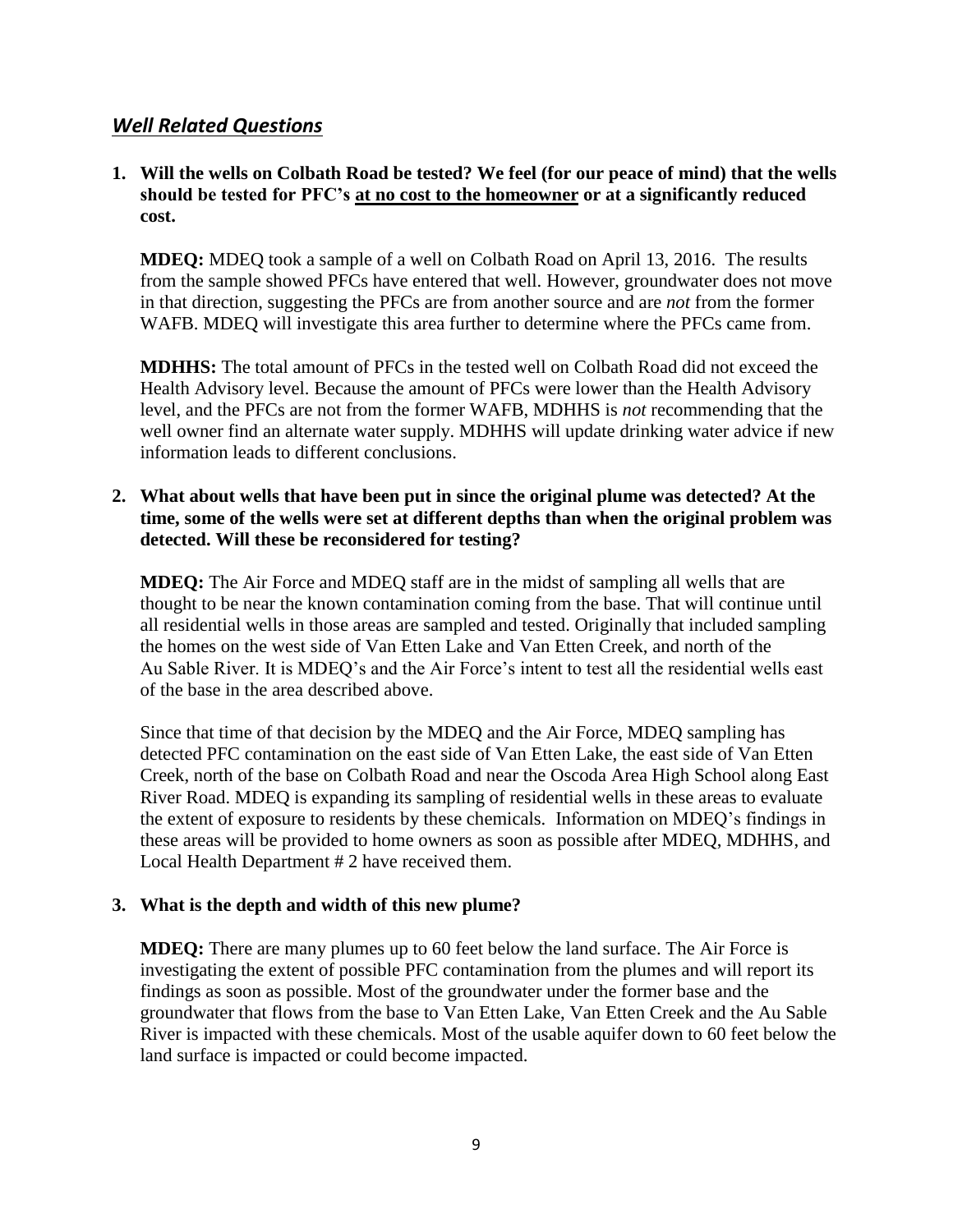#### **4. Does it reach the surface water?**

**MDEQ:** The PFC plumes from the former base discharge to surface waters around the base. All surface waters directly to the south and directly to the east of the former base that have been sampled have PFCs in them. Some of the PFCs are there because PFCs are found in the environment world-wide, while the rest of the PFCs likely came from the contaminated groundwater at the base.

Most of the time, the groundwater from which homeowners draw their drinking water flows into the Van Etten Lake and out to Lake Huron, where it is diluted in the vast volume of water there. It is possible that Van Etten Lake water recharges (re-enters) groundwater near the lake when the dam raises the lake level. MDEQ is investigating this possibility.

## **5. Is the water considered safe to drink/bathe/cook in/with? What are the exact restrictions?**

**DHD2:** For properties affected by the Health Advisory as identified by MDEQ, an alternate water supply is advised for drinking and food preparation. Specific effects of and questions related to PFCs should be directed to the MDHHS Toxicologist.

**MDHHS:** The main way PFCs impact human health is by swallowing them. For the properties affected by the Health Advisory, we recommended you do not use your well water for drinking, cooking, making baby formula or food, or washing fruits and vegetables.

PFCs do not easily absorb into the skin. It is safe to bathe, as well as doing your laundry and household cleaning. It is also safe to swim in and use Van Etten Lake recreationally. Getting water with PFCs on your skin will not harm you.

For more information, see the MDHHS fact sheet, [Perfluorinated Chemicals \(PFCs\) in](http://www.michigan.gov/documents/mdhhs/PFCs_in_Drinking_Water_Wells_FS_520798_7.pdf)  [Drinking Water Wells Near the Former Wurtsmith Air Force Base](http://www.michigan.gov/documents/mdhhs/PFCs_in_Drinking_Water_Wells_FS_520798_7.pdf) at <http://www.michigan.gov/envirohealth> under "In the Community", then "Health Assessments and Related Documents" and scroll down to "Former Wurtsmith Air Force Base". As we learn more about PFCs, we will update the advice and MDHHS fact sheets.

## 6. **If it is deemed the drinking water is unsafe, and the homes need to be hooked up to municipal water, who will absorb that cost? Township/Air Force/Homeowner/Special Assessment**?

**Oscoda Township:** At this time, the availability and source of funding is undetermined. However, Township representatives are soliciting cost estimates, and because of the Township's non-involvement in the creation of this problem, it will be seeking funding assistance from the responsible parties.

**AF:** If any wells are identified with PFCs above the HA or future drinking water standards, the Air Force will immediately provide bottled water and work with the homeowner to implement an alternate water source.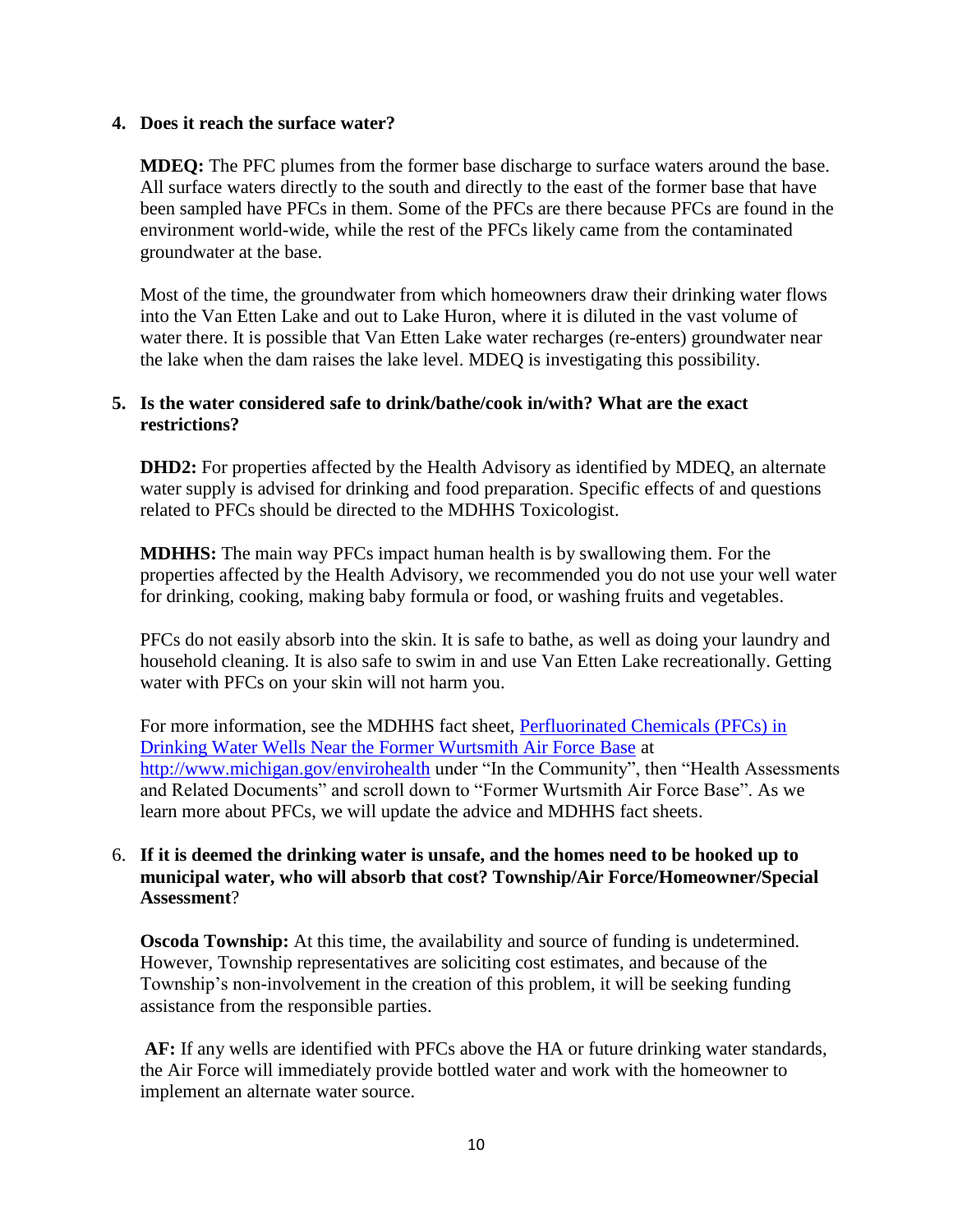# *Lake/Property Related Questions*

## **1. What about the underground streams that flow into Van Etten Lake, will those springs/streams be tested?**

**MDEQ:** All areas of groundwater and surface water potentially affected by the former WAFB will eventually be tested for PFCs. Further, the site geology and groundwater movement is being investigated in order to understand where PFCs are moving, where they are coming from and where they are likely to move to.

## **2. Once the contamination reaches Van Etten Lake, how long does it take to reach Lake Huron?**

**MDHHS:** The Pine River-Van Etten Lake Watershed Coalition was formed in 1999 to address water quality concerns (algal blooms, invasive species, loss of shoreline vegetation, excess sedimentation) and prepares management plans to address those concerns. In their 2008 management plan, they stated that Van Etten Lake flushes its total volume about eight times a year or every 45 days. For more information about the watershed, contact Huron Pines at [info@huronpines.org](mailto:info@huronpines.org) or (989) 448-2293.

## **3. We are concerned about our property value, even if we are not in the so called 'affected' area. Public knowledge of this program is bound to reduce the value of the homes on the lake.**

**All Agencies:** This is often a concern of property owners when a contamination issue is discovered in or near their area. We apologize for the stress this can cause. Please see Oscoda Township's reply to question 5, found below.

## 4. **Will the property taxes be adjusted for lakefront homes if the lake is deemed not safe to fish and/or for water activities**?

**MDHHS:** MDHHS has made *no* recommendations for restricted use of Van Etten Lake. The PFC issue has not caused fish consumption guidelines for the lake. It is safe to use the lake for swimming and other recreation. PFCs do not easily absorb into the skin.

## **5. Regarding the 2015 tax assessment, the home values decreased slightly while overall home values are on the rise. Is this related to this situation?**

**Oscoda Township:** We are reluctant to speculate on property values as they are generally market driven. That being said, the 2015 assessments were based on market trends from sales that occurred between October of 2012 and September of 2014. Based on this 2-year sales study, the overall 2015 assessed values for home in Oscoda Township decreased slightly. The current "issue" had not yet emerged and therefore would not have affected real estate sales values.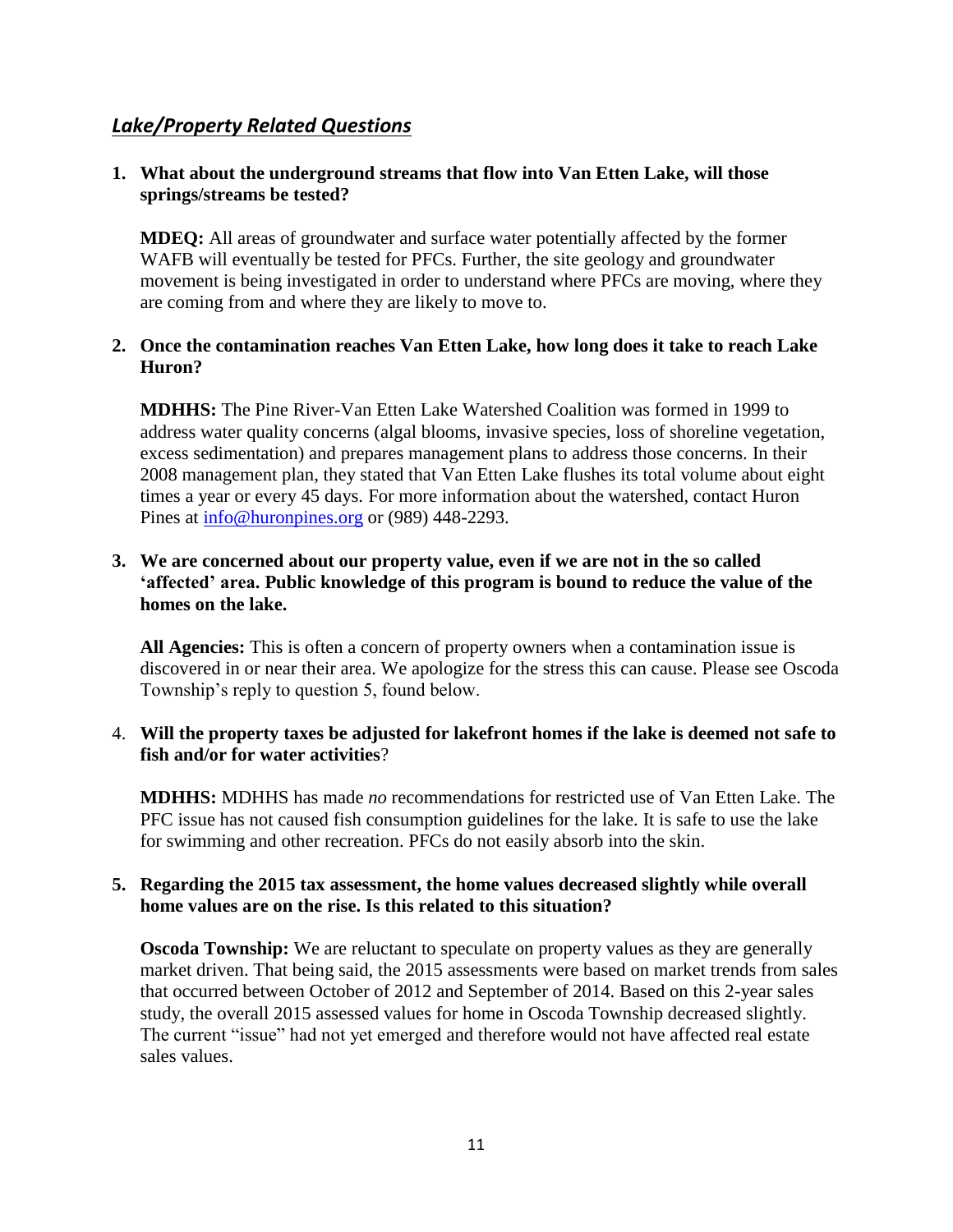## **6. What are the effects of the leakage into Van Etten Lake? It hasn't been included in the "do not eat" fish advisory, however, the PFC's are leaking directly into the Lake.**

**MDHHS:** The "Eat Safe Fish" guidelines for Van Etten Lake are based on the chemicals PCBs and mercury, not PFCs. Fish (pumpkinseed, rock bass, walleye, and white sucker) were collected from Van Etten Lake and tested for PFCs. These fish samples contained low levels of PFCs. For information about other chemicals in fish, check question 13 in the Lake/Property Related Section.

## **7. What about homes on the lake that don't have septic fields or have failed fields? Will this be addressed? Many of these homes were originally setup with fields to accommodate seasonal use and many people have now moved permanently to these locations.**

**DHD2:** Complaints regarding failed individual septic systems can be made to District Health Department No. 2 and will be addressed as they are received.

#### **8. How are the homes/wells on the opposite side of the lake on Loud Drive affected?**

**MDEQ:** Since the March 2016 meeting, MDEQ has sampled several residential wells on Loud Drive along the east side of Van Etten Lake. So far, the homes on the north east side of the lake have shown no evidence of PFC contamination from firefighting foams. However, two wells at the south end of Loud Drive did show PCE contamination from degreasing fluids and PFCs. The PFC levels were low, but the findings indicate there is a plume in the area. In response to this new finding, MDEQ, in cooperation with District Health Department #2, sampled residential wells both north and south of the impacted wells. We are waiting for results as of June 10, 2016. Staff also sampled several wells along Loud Drive across the lake from the base where more contaminated plumes from the base have been shown to have reached Van Etten Lake. MDEQ, in cooperation with DHD2, will continue sampling in the area as long is there evidence of contamination in the area. The goal is to ensure that residents have safe drinking water.

#### **9. How long will the correction take?**

**MDEQ:** Efforts to reduce human and environmental exposures have already begun and will continue to be the focus of the different agencies. It is impossible to estimate how long it will take to reduce or eliminate the PFC contamination from the former base and surrounding areas.

#### **10. What about plant life in the water? Will this be affected by the PFC's?**

**MDHHS:** It is not known if PFCs will affect aquatic plants, whether it will harm them or enhance their growth.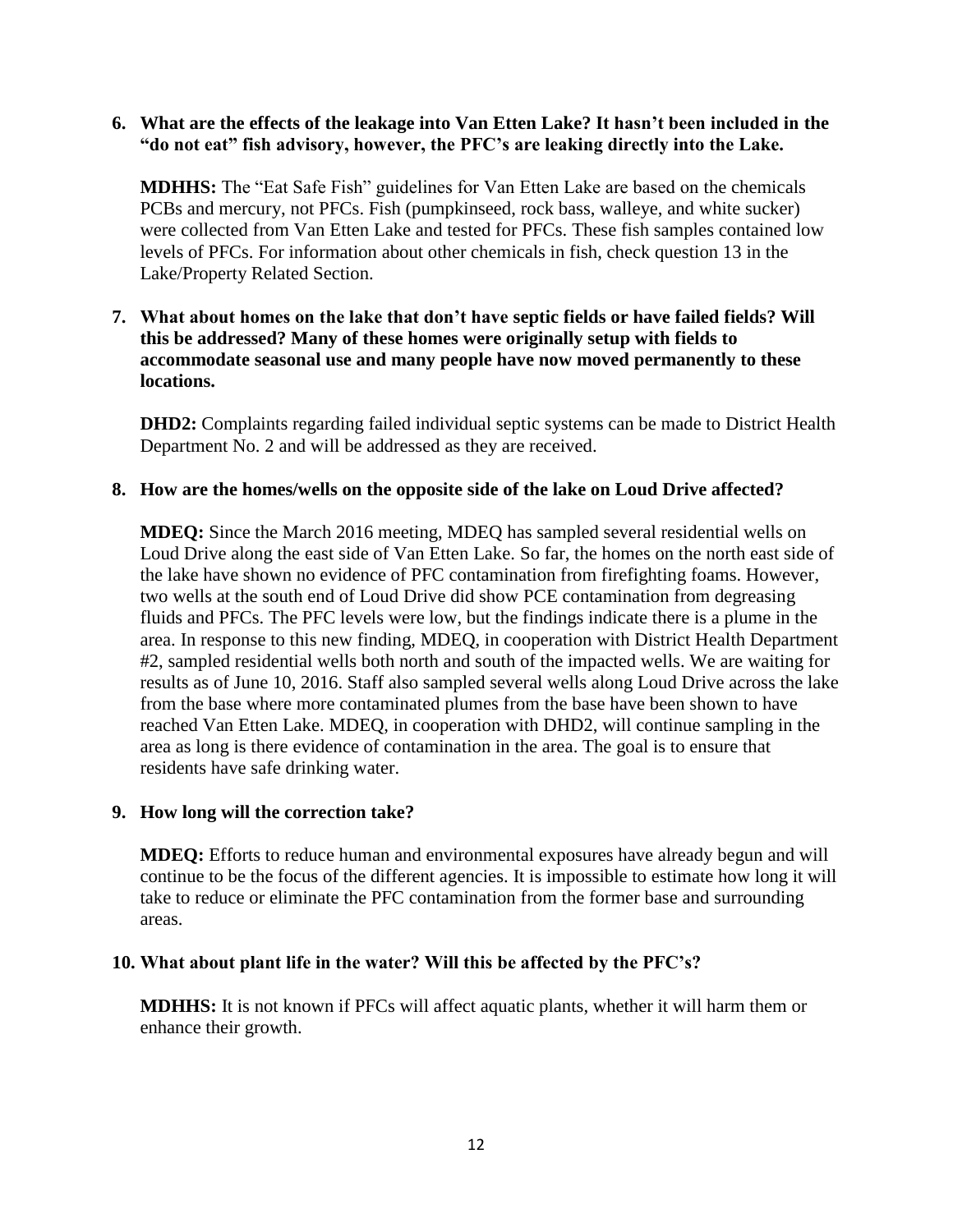#### **11. Do these plants hold the containments? If so, how long?**

**MDHHS:** The Minnesota Department of Health conducted studies where people's gardens were watered with PFC-contaminated water. In some cases, the soil also had PFCs in it. The results suggested the plants did not absorb PFCs very well and did *not* contain amounts of PFCs that could harm public health.

## **12. What additional contaminants (other than the known PFC plume) have been found in Van Etten Lake and what is the cause of these contaminants? Are these also being addressed?**

**MDHHS:** Catfish from Van Etten Lake were tested in 1990 and had PCBs in them. MDHHS's "Eat Safe Fish" guideline for catfish in Van Etten Lake recommends Limited servings, 1-2 per year, except for sensitive populations who shouldn't eat any catfish from the lake. Sensitive populations include pregnant or breastfeeding women, children, people of reproductive age, and those with a chronic illness such as cancer or diabetes.

Catfish from the lake have not been tested for PCBs since then, but walleye and white sucker from the lake were tested in 2010 and showed very low levels of PCBs. The source of the PCBs is not known.

Several fish species from the lake have been tested for mercury. Walleye and white sucker have Eat Safe Fish guidelines because of the mercury levels in them. Mercury is a worldwide contaminant and is found in all of Michigan's lakes.

For fish species from Van Etten Lake that have not been tested, refer to the Statewide Safe Fish Guidelines for Eat Safe Fish advice. The Statewide Safe Fish Guidelines can be found at <http://www.michigan.gov/eatsafefish> under the "Going Fishing" button.

#### **13. Right now, are the non-migratory and migratory fish safe to eat? If not, how long before they will be?**

**MDHHS:** Migratory fish cannot enter Van Etten Lake. Some non-migratory fish have been tested from Van Etten Lake. There are no PFC-related guidelines for these fish, however, there are guidelines for mercury and PCBs.

MDHHS recommends that no one eat the non-migratory fish (fish that live in the river year round) caught in the lower Au Sable River. This advice will remain in place until the PFC contamination has been controlled and levels in the fish start to decrease. This may take many years.

Follow the Lake Huron guidelines for migratory fish entering the lower Au Sable River from the lake. There are no PFC-related guidelines for the migratory fish.

The [Eat Safe Fish Guidelines](file:///C:/Users/manentes/Desktop/Review/Wurtsmith/Eat%20Safe%20Fish%20Guidelines) for Iosco County can be found at <http://www.michigan.gov/eatsafefish> under the "Going Fishing" button.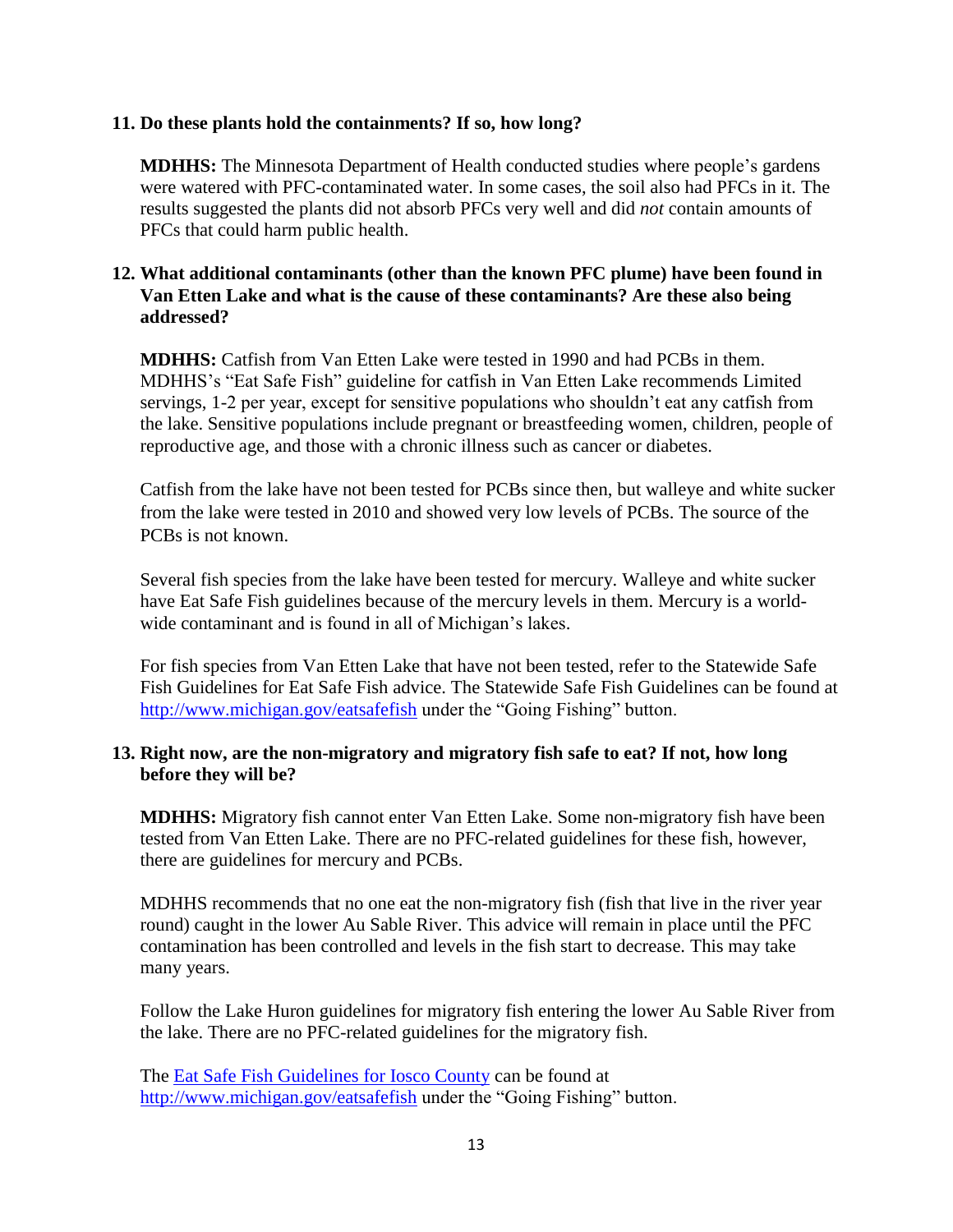#### **14. Does this also affect the ducks and geese that live at the lake?**

**MDHHS:** No area waterfowl or game has been tested. Waterfowl using Van Etten Lake exclusively are not likely to have chemicals in them in the amounts that MDHHS would expect to see in waterfowl using only Clark's Marsh. Fish-eating waterfowl would be expected to higher amounts of chemicals in them. The Michigan Department of Natural Resources (MDNR) may have more information.

#### **15. Are the deer and turkey that drink from the lake or streams affected?**

**MDHHS:** Wildlife and game whose territory centers around the Clark's Marsh ponds may be affected based on sampling data for tree swallows nesting next to the ponds and muskrats trapped from the ponds. MDNR may have more information.

#### **16. Are there hunting restrictions on these birds/deer/turkey for the upcoming hunting season?**

**MDHHS:** No area waterfowl, deer, or turkeys have been tested. MDNR is responsible for hunting regulations.